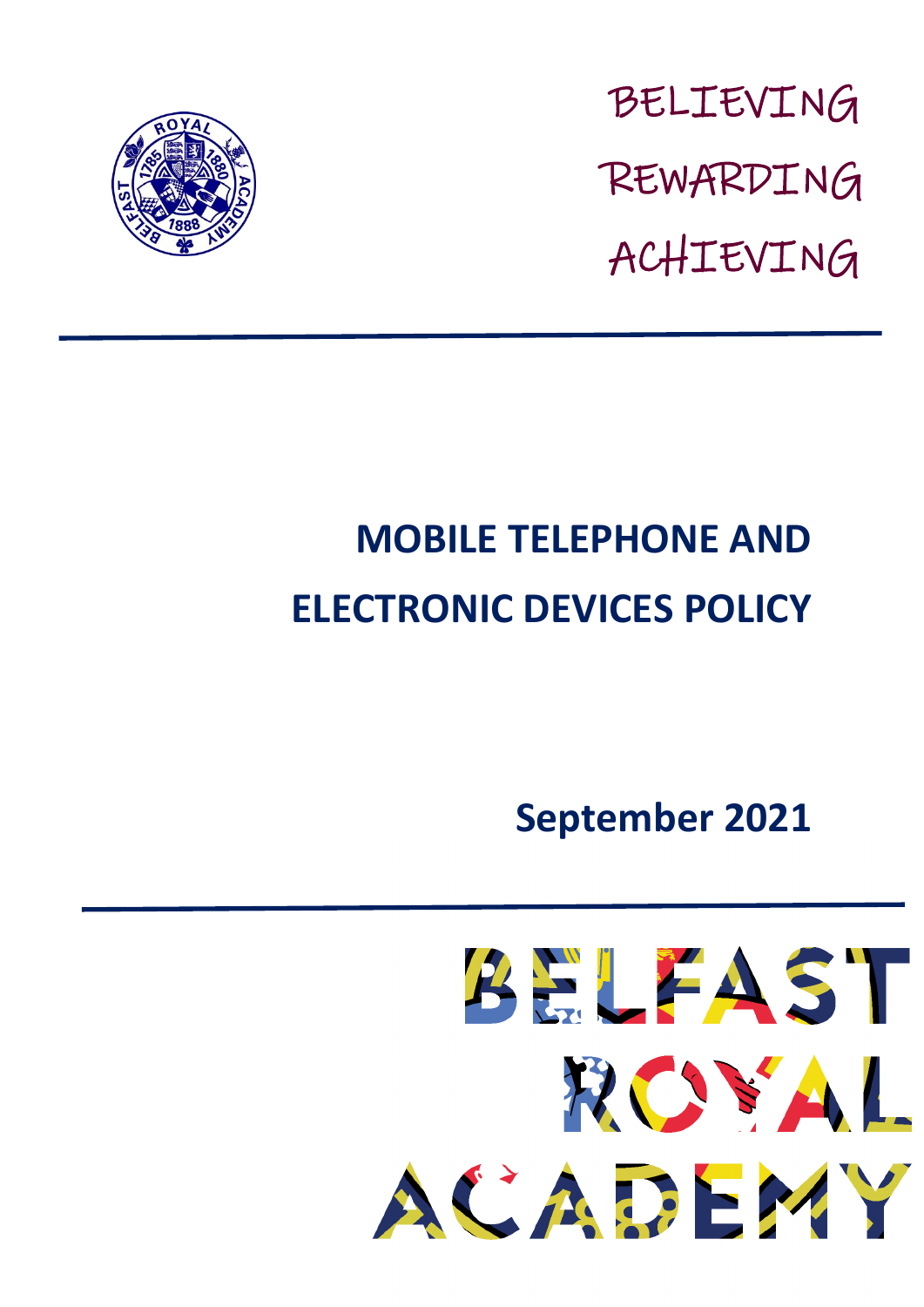| <b>Title</b>            | Mobile Telephone and Electronic Devices<br>Policy                                                                                        |
|-------------------------|------------------------------------------------------------------------------------------------------------------------------------------|
| Summary                 | Guidance for all stakeholders regarding:<br>The use of mobile telephones and other                                                       |
|                         | electronic devices during the School day.                                                                                                |
| <b>Purpose</b>          | To ensure that all pupils, parents and staff<br>are aware of the regulations for the use of<br>mobile telephones and electronic devices. |
| <b>Operational Date</b> | September 2021                                                                                                                           |
| <b>Next Review Date</b> | June 2022                                                                                                                                |
| <b>Author</b>           | Vice Principal (Pastoral)                                                                                                                |

| To be posted on School website          | Yes          |
|-----------------------------------------|--------------|
| Date and version posted (if applicable) | October 2021 |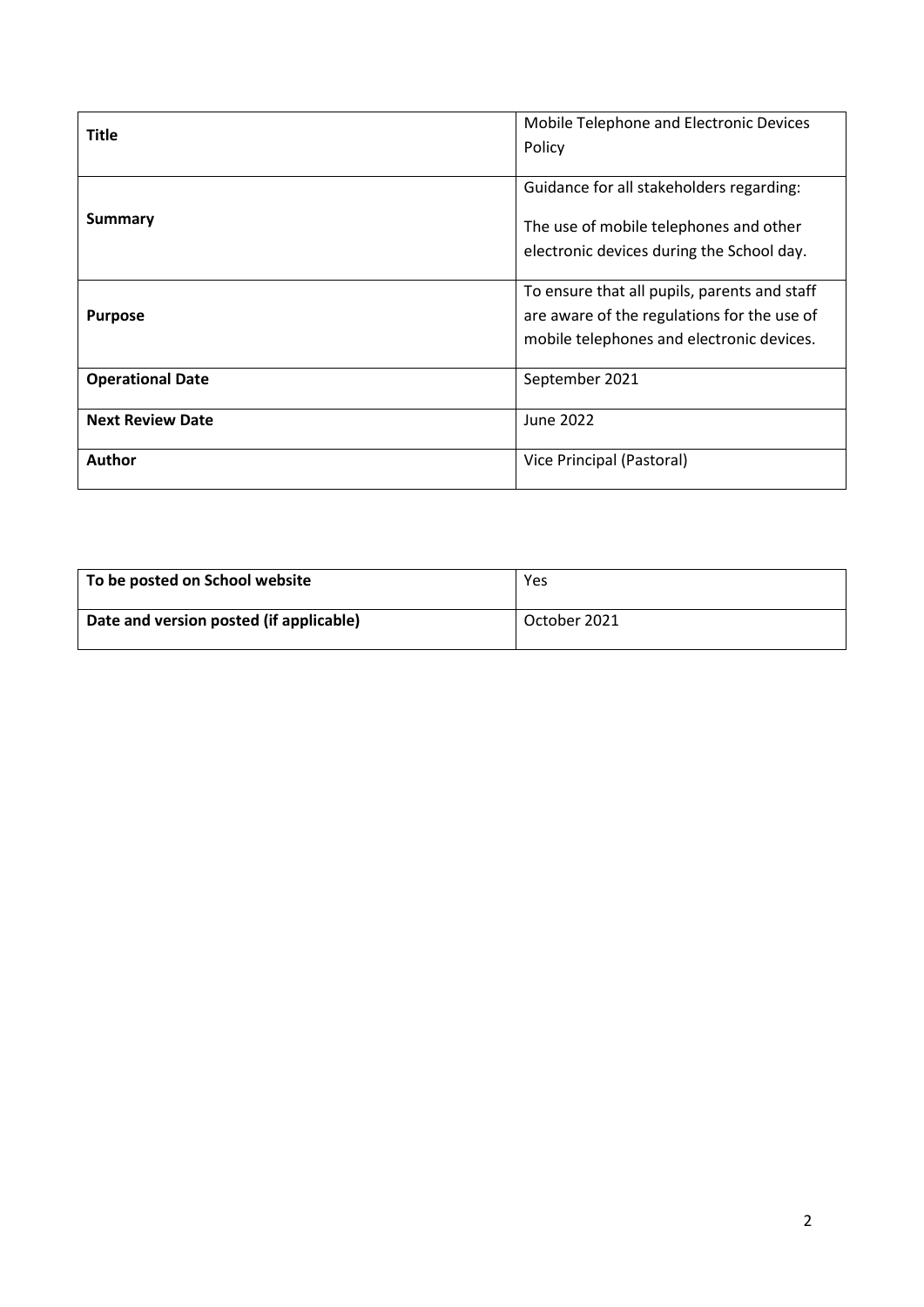Mobile phones are now a feature of modern society. This technology presents a number of challenges, including:

- Mobile phones interrupting lessons and disrupting the learning of others;
- Damage caused to mobile phones if dropped;
- Increasing the daily screen time that many pupils have which impacts on mental health, developing healthy relationships with others and participating in extracurricular activities;
- Requirements from public examination boards regarding mobile phones in examination rooms;
- The ever-increasing sophistication of mobile phone technology, which increases the possibilities of inappropriate use, particularly with regard to video and photographic capabilities;
- The potential to use the mobile phone e.g. for texting whilst on silent mode or using the internet to access social media and/or inappropriate applications.
- The need for pupils to be responsible with regard to the care of their possessions;
- The negative impact of social media and cyberbullying.

The School recognises the benefits that phones offer pupils and parents and realises that an outright ban would result in a loss of these benefits. However, it is the School's responsibility to promote the safe and responsible use of mobile phones during the school day. Whilst the School would prefer pupils not to have mobile phones on their possession and would rather pupils would use the existing facilities on the site, we realise that this cannot cover the period when pupils are travelling to and from school. It is against the above background that the following policy is to be adopted.

Mobile phones are a part of modern society and the School accepts that many pupils will possess them. They are a useful tool, especially where the issue of safety during the journey to and from School is concerned and the School acknowledges that parents and pupils would want them to be available to achieve this.

However, teachers and pupils have a right to teach and learn in a school environment which is free from interruption by mobile phones and other such devices.

### **School Policy**

The policy applies to registered pupils of the School, and also includes those pupils involved in Shared Education.

- Pupils are discouraged from bringing mobile phones or smart watches to school.
- Pupils are reminded that they should go to the General Office if they need to contact their parents.
- Parents are reminded that only **URGENT** messages may be transmitted via the General Office during school hours.
- Any cancellation of after-school activities will be communicated to parents via the School's Communication System.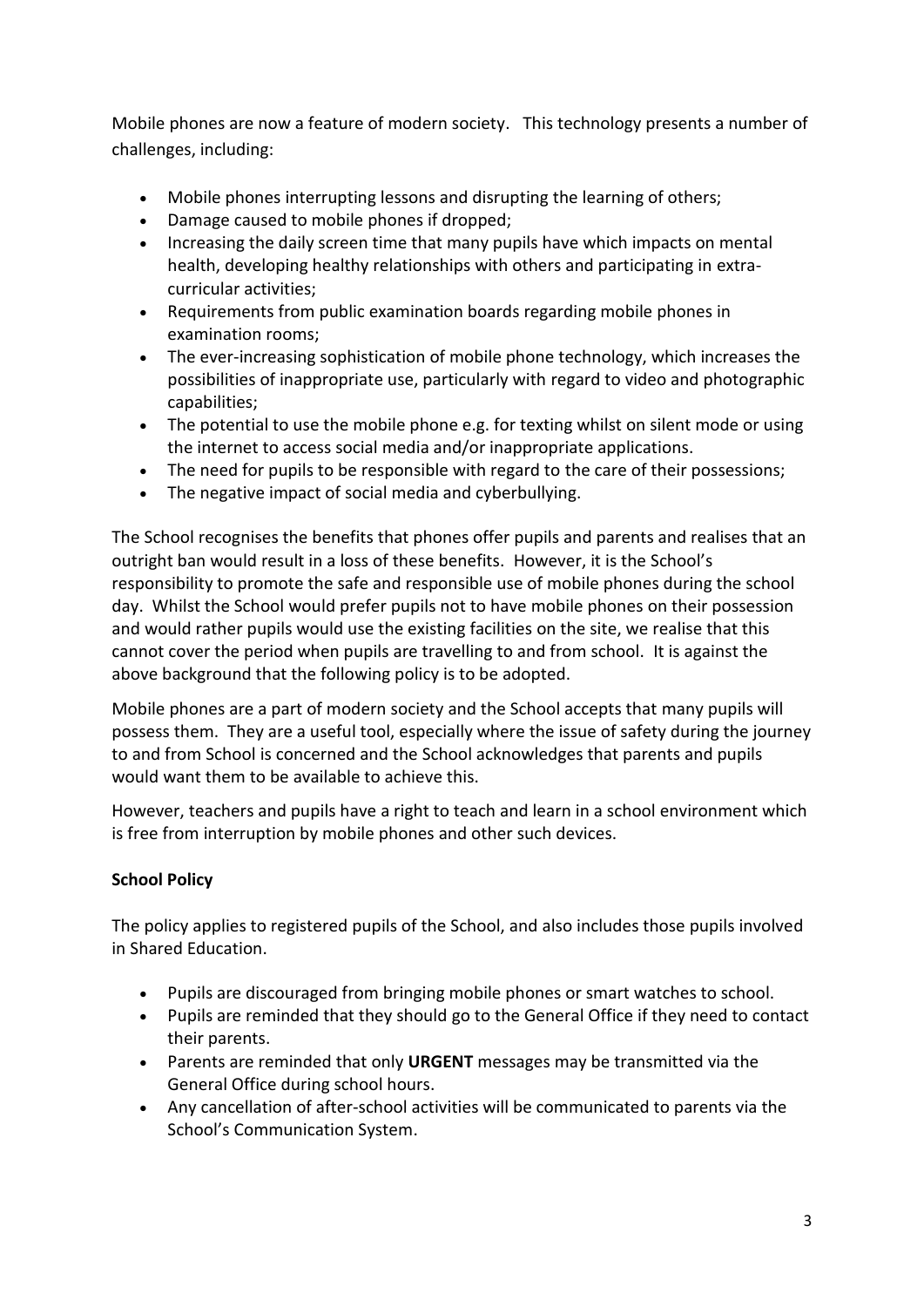If parents choose to permit their son/daughter to bring a mobile phone to school, the following rules apply:

- The school accepts no responsibility for mobile phones and undertakes no responsibility to investigate misplacement, loss or theft.
- Mobile phones should be **"switched off and out of sight"** at all times. Any phone seen or heard will be retained; this includes phones on display in blazer or shirt pockets.
- Mobile phones **may not be used at any time on school premises** no matter what time a pupil arrives into school.
- Pupils may not use their mobile phones to listen to music at any time across the school sites, including Roughfort and the Castle Grounds.
- Pupils may not use their mobile phones on the school buses to and from sports venues or on school trips that occur during the school day.
- Parents needing to contact pupils can do so, either by calling the General Office with **URGENT** messages or by sending a text message to their son/daughter which can be checked after they have left the school site.
- Mobile phones and accessories (including wearables such as smart watches, Fitbits and other monitoring equipment) must be switched off and out of sight at all times. If a phone rings, or is seen by a member of staff, or if use is made of the phone, it will be retained.
- Any member of staff can confiscate a phone. This includes all support staff and temporary teaching staff.
- If a phone is retained, it will be left with the Principal. Parents will be contacted by the Principal's secretary to inform them of the confiscation and arrangements will be made for either a parent or other responsible adult to collect the item the next working day. Under no circumstances will a phone be returned directly to the pupil.
- If a phone is retained for a second time within the school year, it will only be returned to the parent after one week has elapsed.
- If a phone is retained for a third time within the school year, it will only be returned to the parent after four weeks has elapsed.
- If a phone is retained for more than three times within a school year, it will be dealt with in accordance with the Action Plan for Positive Behaviour, as outlined in the Positive Behaviour Policy.
- *The only exemption to this is when the pupil has been given special permission to keep their phone with them for specific health-related reasons as detailed in their PLP.*
- Phones may not be used in class for any reason including listening to music when completing work, taking photographs of work on the board, accessing Google Classroom or to use the calculator function.

## **Forms L6 and M6**

It is recognised that Sixth Form pupils should have some privileges regarding the use of phones in school, so it is essential that they model the responsible use of such devices to their younger peers. The following represents the behaviours expected of Sixth Form pupils: